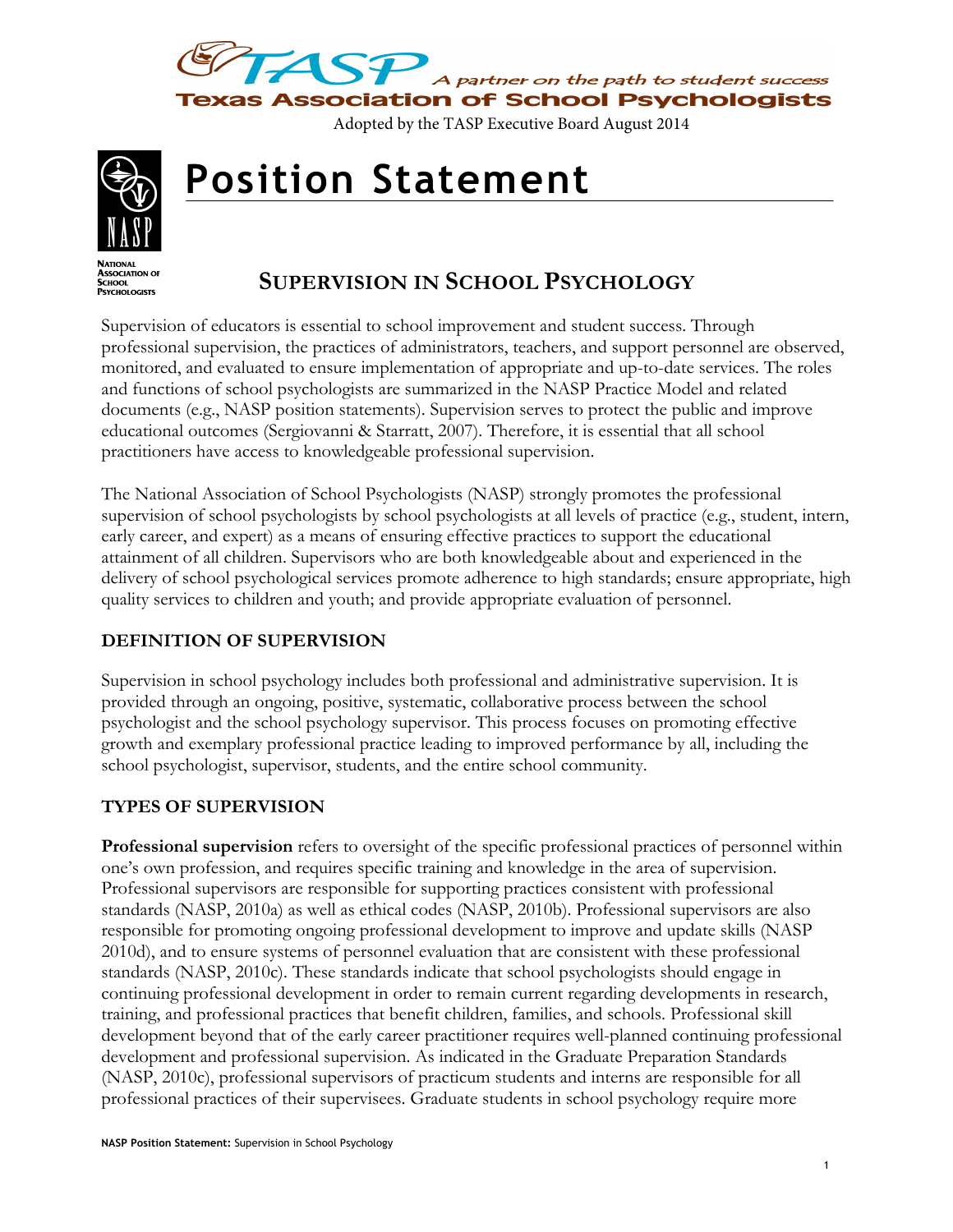intensive supervision than those with many years of experience. Graduate students and interns are identified as such, and their work is cosigned by the supervising school psychologist (NASP, 2010c). Professional supervision is only provided by a licensed/certified school psychologist or by an individual holding an equivalent title (e.g., NCSP, school psychological service provider, school psychology specialist). Consistent with the intent of the NASP *Standards for Graduate Preparation of School Psychologists* (III.3.4), when supervision takes place in a setting other than public schools, provision of supervision may be by an individual holding the appropriate state psychology credential for practice in that setting (e.g., licensed psychologist; NASP, 2010c).

Professional supervisors must collaborate with administrative supervisors to ensure appropriate and ongoing evaluation of models of service delivery. NASP promotes access to both administrative and professional supervision for all school psychologists, regardless of work setting. Although an ideal situation would have professional supervision provided by individuals with administrative supervisory responsibility, NASP recognizes that different configurations of supervision will be necessary based upon available resources and organizational structure. Graduate students and interns must be supervised only by credentialed school psychologists who can provide professional supervision.

**Administrative supervision** focuses on the functioning of the service unit, including personnel issues, and legal, contractual, and organizational practices. Administrative supervision addresses the logistics of service delivery and performance of job duties in accordance with conditions of employment and assigned responsibilities, and is primarily concerned with outcomes and consumer satisfaction rather than discipline-specific professional skills. Administrative supervisors also monitor the work levels of employees and are available to solve problems when job expectations and personal factors conflict. Administrative supervision may be carried out by individuals trained and credentialed in school administration and not school psychology. Professionals who are not school psychologists can provide only administrative supervision.

#### **PROFESSIONAL STANDARDS**

NASP has adopted standards of service delivery including standards for supervision of practicum trainees and interns, new school psychologists, and experienced practitioners. These standards should guide service units in their implementation of supervision of school psychologists. As delineated in Organizational Principle 5, Supervision and Mentoring (*Model for Comprehensive and Integrated School Psychological Services*; NASP, 2010a), school psychological services units should ensure supervision of all levels of personnel in order to "ensure the provision of effective and accountable services." NASP recommends that school systems provide and support the supervision of school psychologists by an appropriately credentialed and experienced school psychologist so that the development of professional skills is continued and maintained over time. School psychologists seek and use appropriate types and levels of supervision as they acquire new knowledge, skills, and abilities by creating and following a personal plan of professional development. NASP Standards address the qualifications of supervisors; the nature and frequency of supervision for practicum trainees, interns, new professionals, and experienced practitioners; and the supervisor's leadership in developing and evaluating effective and accountable services. NASP promotes the implementation of these standards in all school psychological services units.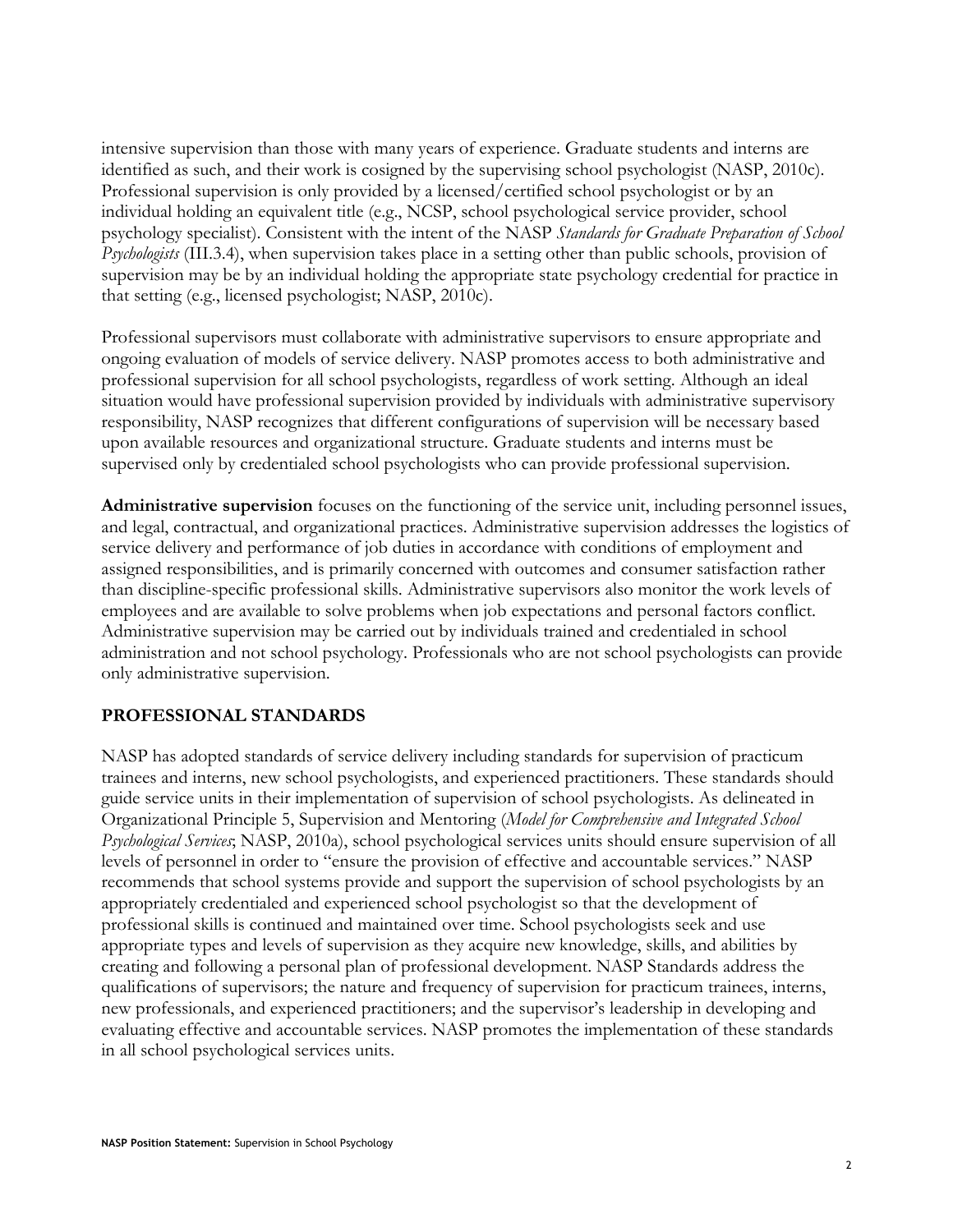**Qualification of supervisors.** Supervisors have a valid state school psychologist credential for the setting in which they are employed, and have a minimum of 3 years of full-time experience as practicing school psychologists. Education and/or experience in the supervision of school personnel are desirable. Typically, supervision is provided by those with more experience for those with less, such that all school psychologists have access to supervision throughout their careers.

**Nature and frequency of supervision.** Supervision methods should match the developmental level of the school psychologist. Graduate students, interns, and early career school psychologists require more intensive supervisory modalities and hours of weekly support. As indicated in the Graduate Preparation Standards (NASP, 2010c), interns should receive an average of at least 2 hours of field-based supervision per full-time week. Additional time may be needed to review work products. The preponderance of the 2 hours should be provided on at least a weekly, individual, face-to face basis, with structured mentoring and evaluation that focus on the intern's attainment of competencies. Some distance-based supervision, to supplement in-person supervision sessions, is acceptable, as part of an articulated program of supervision, and as the skills and development of the individual warrant. For at least their first postgraduate year of employment, school psychologists should participate in districtprovided supervision or mentoring. Such induction experiences should be for the purpose of establishing a foundation for lifelong learning and professional growth. For initially credentialed school psychologists, participation in district-provided supervision and/or mentoring conducted either directly or indirectly is recommended for a minimum average of 1 hour per week (NASP, 2010d). More experienced school psychologists may utilize alternative methods, such as supervision groups, mentoring, and/or peer support to ensure continued professional growth and support for complex or difficult cases. For all school psychologists, school systems should allow time for school psychologists to participate in supervision and mentoring. In small or rural systems, where a supervising school psychologist may not be available, the school system should ensure that school psychologists are given opportunities to seek supervision and/or peer support outside the district (e.g., through regional, state, or national school psychologist networks).

Regardless of proficiency, practitioners require supervision whenever they enter situations in which they have no previous experience, either in terms of the population with which they are working, or with regard to the procedures and/or tools used. Supervisors of school psychologists should adjust their supervisory strategies according to the skill level of the supervisee. Novice and advanced beginners require frequent, direct supervision to enhance skill development to ensure appropriate and effective practice. Although requiring less frequent, more indirect supervision, school psychologists at the proficient and expert levels continue to engage in the supervision process to help maintain objectivity, choose appropriate methods of child advocacy, and continually upgrade skills. Expert and proficient school psychologists are themselves likely to supervise interns or other school psychologists, which requires development of their professional and administrative supervisory skills.

**Evaluation.**The school system should develop and implement a coordinated plan for the accountability and evaluation of all school psychological services, including supervision (see below). This plan should address evaluation of both implementation and outcomes of services.

#### **SUPERVISION METHODS AND STRUCTURES**

Professional supervision techniques vary based on the supervisor's ability to intervene and assist the supervisee or client, the reliance on technology, the amount of the supervisor's time required, the level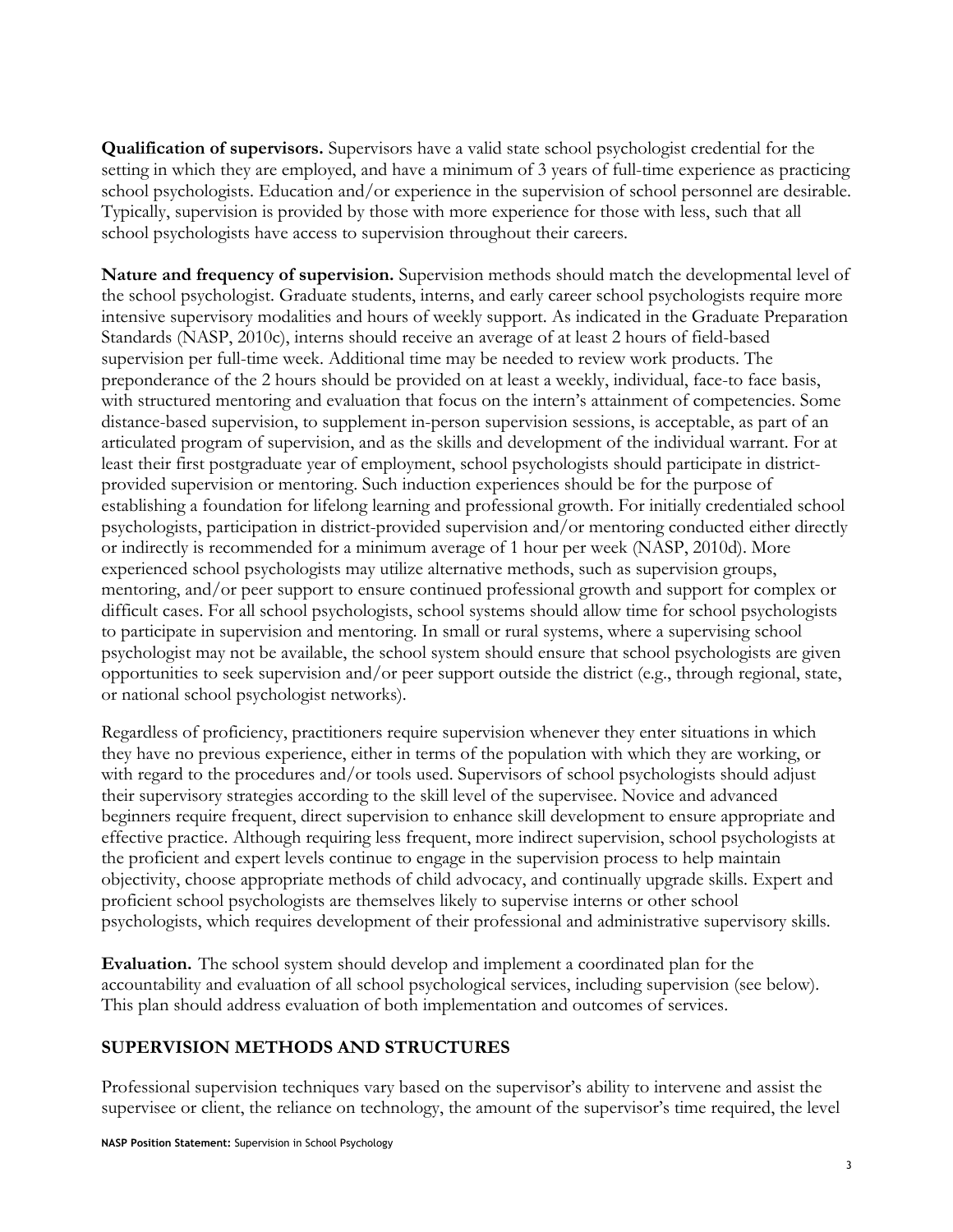of supervisee skill required, and the intrusion on the client. Because proximity and knowledge of school district personnel and policies are substantial advantages in providing supervision, it is most desirable for a supervisor to be an employee of the same school district as a supervisee. However, not all service units have access to full-time school psychologist supervisors. Alternative models can provide satisfactory professional supervision, including part-time supervisors, shared supervisors (collaboration among school districts or between districts and community agencies), peer supervision networks across and within districts, online supervision, and more. Individuals who do not hold a school psychologist credential should only provide administrative supervision. Professional supervision is only provided by a licensed/certified school psychologist or by an individual holding an equivalent title (e.g., NCSP, school psychological service provider, school psychology specialist).

#### **TRAINING AND EVALUATION OF SUPERVISORS**

NASP strongly recommends that supervisors of school psychologists receive formal and/or informal training in supervision. It is recommended that beginning supervisors take coursework and participate in workshops in supervision and that all supervisors monitor their skills by self-applying supervisory techniques. Any skill areas in which the supervisor is not at the competent level may be problematic, and the supervisor therefore should access supervision, consultation, and collaboration from expert school psychologists to support supervisory responsibilities in these areas. All supervisors are encouraged to refer to NASP standards for supervision. These standards include requirements for ongoing preparation and development in supervision skills. Just as it is essential that practitioners and service units undergo periodic evaluation to ensure quality and effectiveness, NASP also urges service units to conduct evaluation of supervisors and the program of supervision. This should include both external and self-supervision to ensure that supervisors provide accessible, constructive support, monitoring, and feedback to practitioners in a manner that promotes professional development and effective service delivery.

#### **RECOMMENDATIONS**

Professional supervision is one means of addressing accountability for school psychologists. NASP recommends that all school psychological service units support the professional supervision of school psychologists by:

- Assigning one or more credentialed, experienced school psychologists responsibility for administrative and professional supervision of all staff school psychologists and interns;
- Providing, as needed, opportunities for experienced school psychologists to gain initial and ongoing training in professional supervision;
- Ensuring that all school psychologists have access to and support for receiving professional supervision and mentoring as appropriate to their levels of experience and expertise;
- Providing multiple avenues and methods for obtaining supervision; and
- Ensuring the periodic evaluation of supervisors and the program of supervision.

Further, NASP calls upon school psychology training programs to offer preservice training as well as continuing professional development in techniques and models of effective supervision.